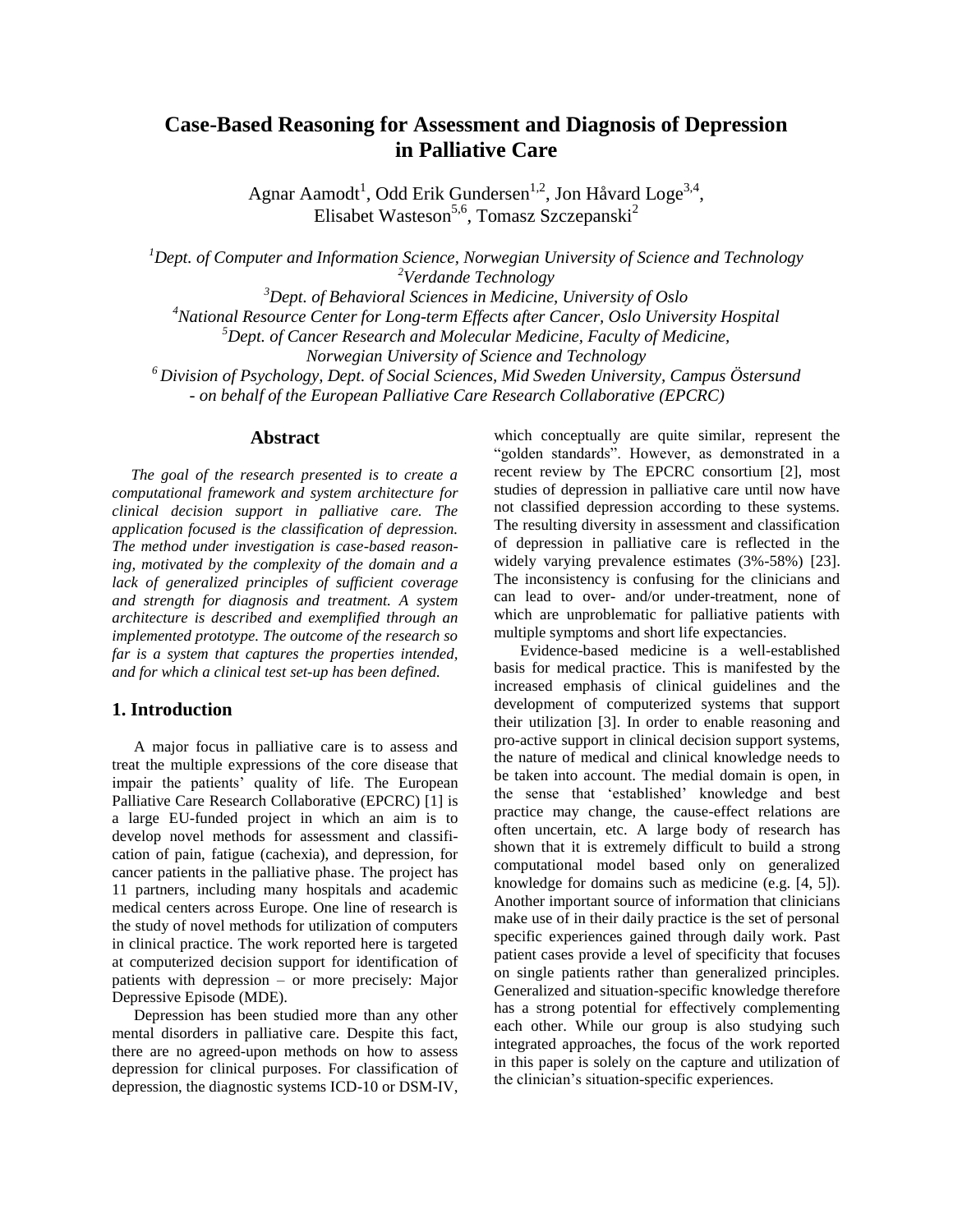The artificial intelligence field is studying how to utilize methods derived from cognitive science, including studies of human cognition. A method that has come out of this research is case-based reasoning (CBR) [6]. CBR supports a patient-centered approach to assessment, diagnosis, and treatment.

The paper first presents background information on the problem of diagnosing depression in palliative patients (ch 2), and on case-based reasoning for medical decision support (ch. 3). In ch. 4 we review some related research, which is followed by a presentation of our experimental system, in terms of its architecture and functional modules. In ch. 6 we illustrate the system"s use, and in ch. 7 its test setup. In the final chapter the results are concluded.

## **2. Assessment and classification of Depression**

The DSM-IV criteria for a Major Depressive Episode include the presence of at least five out of nine criteria: depressed mood, anhedonia, significant changes in weight or appetite, insomnia or hypersomnia, psychomotor agitation or retardation, fatigue or loss of energy, feelings of worthlessness or guilt, diminished ability to think, concentrate or indecisiveness, and recurrent thoughts of death. The criteria must be present during the last two week period, and also represent a change from previous functioning. At least one of the criteria present should be depressed mood or loss of interest or pleasure (i.e. anhedonia). Some of the criteria clearly overlap with symptoms of the cancer disease such as weight change or fatigue. Making a diagnosis of MDE in palliative care is on this background commonly perceived as a complicated task for the clinician.

In addition to the challenge related to the validity of some of the DSM-IV criteria, in particular significant changes in weight or appetite, fatigue or loss of energy and insomnia or hypersomnia, the optimal way to assess depression in the palliative care setting is as yet not established empirically. The best practice is therefore still the clinical interview in which the clinician decides to which degree the report from the patient fits with the over-all concept of MDE as defined by the DSM-IV/ the ICD-10.

Given the fact that the diagnostic criteria for MDE are established, the present uncertainty in palliative care as in relation to other physical diseases relates to the validity of each of the criteria and how to combine them into a valid diagnosis that can form the basis for therapeutic decisions in the palliative setting. There exists empirical data as to the optimal way to screen for depression. However, most clinicians perceive the

existing methods for assessment of depression as complicated. This is probably a major contributing factor to the present under-detection and undertreatment of depression in the palliative setting.

At present the EPCRC activities on depression is running studies on the validity of the criteria for a major depressive order and optimal screening items(s) in the palliative setting. Hopefully these ongoing studies will provide us with better empirical data on the optimal definition of depression in the palliative care setting (i.e. the validity of each of the nine criteria). Improving the assessment methods is another part of the EPCRC project and the collaborative is working towards common methods for assessment of depression, pain and cachexia by use of computers.

The work reported here is based on the hypothesis that case-based reasoning can be a useful tool for decision support in palliative care, given the complexity that characterizes the palliative phase in terms of multiple and partly overlapping symptoms, a fluctuating course, and lack of consistent empirical data. Our ongoing work to improve the assessment and classification of depression is based on four steps:

(1) *Literature study:* A systematic literature review was conducted in order to identify which assessment methods and classification systems that have been used in studies of depression in palliative care [2].

The results show that although heterogeneity in assessments was expected, the diversity in the reviewed papers was more pronounced than anticipated. It was concluded that a variety of assessment methods had been used, and few studies classified depression by referring to a specific diagnostic system (such as DSM-IV or ICD-10) or by using cut-off scores. None of the included studies had used computers for the assessments.

(2) *Experts' opinions:* Seven experts on depression in cancer and palliative care were asked to evaluate the diagnostic criteria for their diagnostic relevance in palliative care, by use of the Delphi method. Results indicated that depressed mood, anhedonia, feelings of worthlessness and recurrent thoughts of death were considered the most relevant criteria. Supplementary symptoms such as hopelessness were appraised as important. In contrast, significant changes in weight or appetite and fatigue were evaluated as less relevant. Other symptoms were proposed by individual experts and examined by the panel.

(3) *Patients' experiences:* The contribution of the patients" subjective evaluation of depression has not been utilized in validation of the diagnostic criteria for depression in the palliative care setting. Thus, taking as starting point their experience with depression, previously depressed palliative cancer patients have been interviewed on their symptom experience as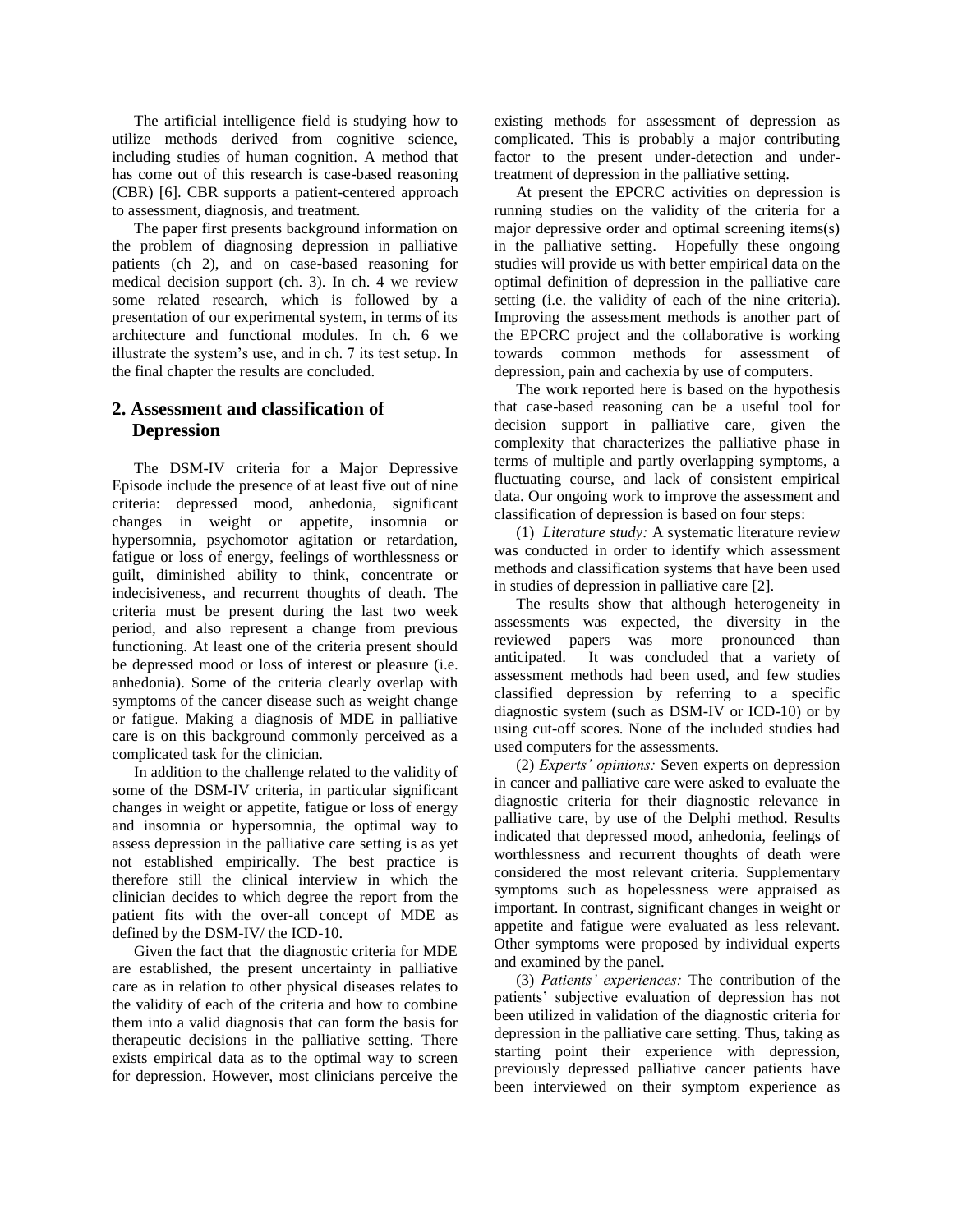being clinically depressed. Preliminary results show that the patient"s own experiences partly are congruent with the experts' opinions, but as would be expected the patients experiences were more heterogeneous. Additionally, the patients put a strong emphasis on two other aspects of depression namely anxiety symptoms (worrying and tension) and social withdrawal.

(4) *Empirical data:* As a joint data collection within the EPCRC, a computerized symptom assessment study (CSA) is collecting data on pain, cachexia and depression in more than 1000 European palliative patients. The overall objective for the work on depression is to examine the validity of the diagnostic criteria for depression measured by the self-report assessment-tool PHQ PRIME-MD. This instrument includes the DSM-IV criteria for MDE and also items on duration and functional consequences required for establishing a diagnosis of depression according to the DSM-IV. The instrument has diagnostic validity comparable to a clinician-administered interview [7]. The criteria"s relationship to pain, physical function, performance status and other somatic manifestations of the cancer disease are analyzed in order to select the optimal items on depression and other aspects of the patients" condition to be included in the computerbased assessment-tool. A case-base generated from the CSA-study data is utilized in the pilot-version of the computerized tool for assessment of depression.

# **3. Clinical decision support through case based reasoning**

In CBR a computer model is built up of a set of concrete past situations, called cases, stored in a knowledge base referred to as a case base. A case in its basic form has two parts, a problem description part and a problem solution part. The problem description part constitutes the set of input features to the reasoning process, while the problem solution part is the output from the system"s reasoning process and hence the system's suggested solution to the problem. A third part is often added: Outcome, i.e. the result after having applied the solution to the problem.

Reasoning methods of similarity assessment, pattern recognition, and analogical mapping, rather than theory-driven methods, operate over this case base of cases. In CBR a new problem is solved, or a state is interpreted, by finding a past case which problem description matches the current state to a sufficient degree. The problem solution part of the past case is then reused, either by reapplying to the past solution as it is, or modifying it to better fit the current situation.

Although the study reported here is focused on the case-based reasoning method, ongoing work in our

group, within the medical domain, also include combining CBR with probabilistic reasoning within a causal model [8], and meta-level reasoning over a set of different reasoning methods [9]. There is ample evidence that clinicians partly reason from theoretical knowledge, and partly from case-specific or prototypebased experience, to some extent depending on how strong causal theories the particular medical area is supported with [10]. This is also reported from studies on mental disorders with reference to use of DSM-IV [11, 12]. Given that the area of depressive disorders does not possess a strong causal theory, clinical reasoning will to some degree be based on similarity assessment and pattern comparison with a set of features.

A condensed overview of some CBR applications in medicine is given by Holt et. al. [13]. In [14] a status overview is given of some systems and methods. Below, a few relevant systems that utilize CBR for medical decision support are summarized.

The Care Partner system [15] integrates automatic processing of medical practice guidelines with CBR. The system uses specific cases and (generalized) prototypical cases to represent the variety and complexity of knowledge in the domain of stem-cell transplantation. It was developed in cooperation with Fred Hutchinson Cancer Research Center in Seattle, USA.

In the system Auguste [16] the utility of CBR for support of medical treatment planning in a domain lacking a strong domain theory was demonstrated. The system's task was to assist in planning of the ongoing care of Alzheimer's Disease patients. One of the goals was to better understand the reasoning processes used by health care professionals in this task. The role of the CBR part was to suggest whether a neuroleptic drug should be administered. A case was described with a set of features manually extracted from medical charts.

ISOR [17] is a system for long-term therapy support in psychiatry. It has also been applied to endocrinology. A generic method for therapy inefficacy has been developed, and tried out on several applications, including Alzheimers, Hypotyroidea, Eating disorders, and also Depression. In tests the system has performed at the level of experienced clinicians.

GLARE [18] is a general decision-support system for managing and utilizing clinical guidelines, in which a CBR system is being incorporated to handle situations that are not covered by the guidelines, socalled non-compliances. The CBR system will provide decision support in situations not sufficiently covered by the guidelines, or situations where the clinician disagrees with the guidelines.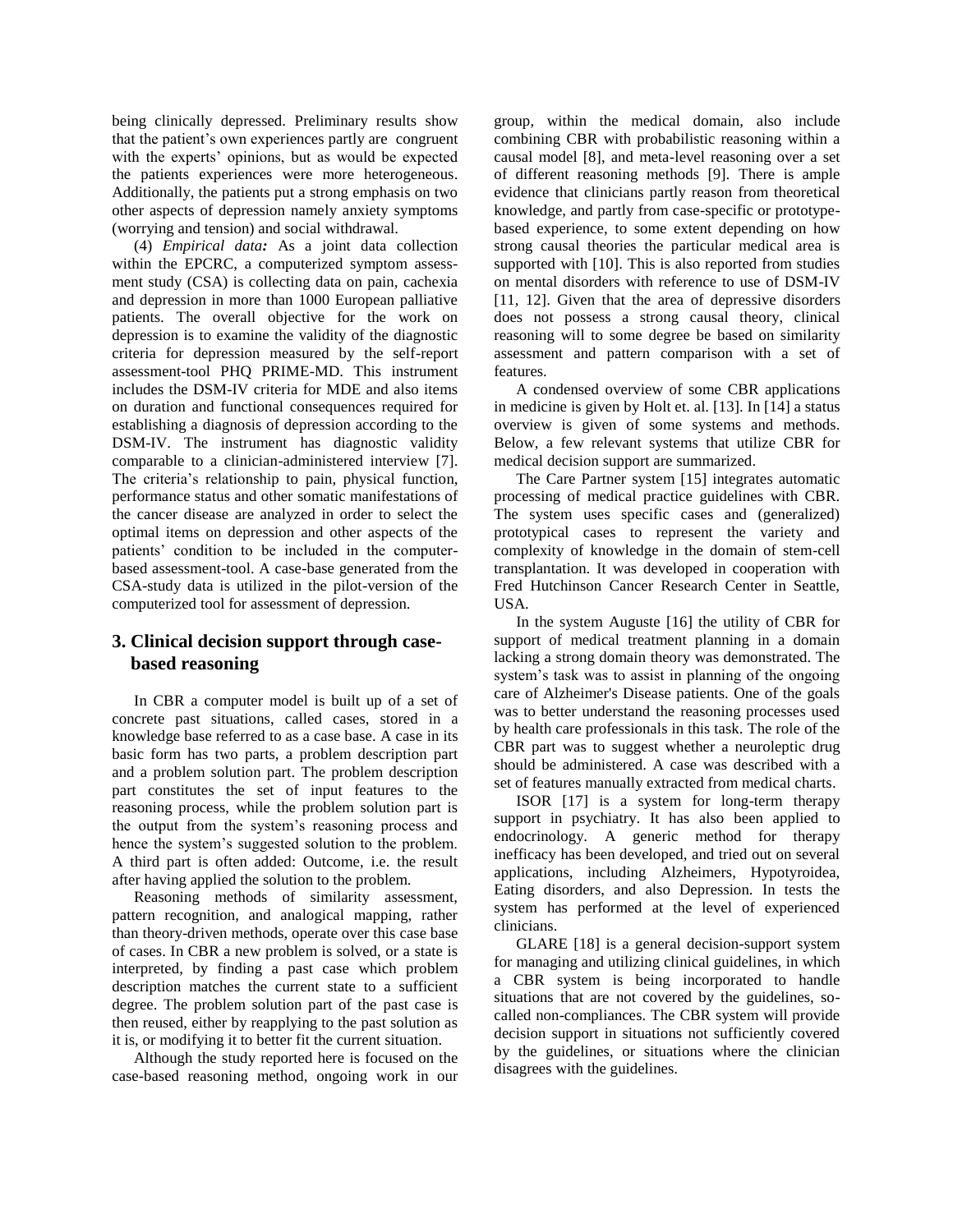### **5. System overview**

The role of our prototype system is to cover all clinician"s tasks from the first patient encounter through diagnosis, treatment, and follow-up. This has been realized through two modules (see Figure 1): Gathering patient data is done through a dialogue with the patient and interaction with a nurse through the Assessment module while the CBR Decision support module supports the clinician with diagnosis. The Assessment module is based on the Assessment Tool, which was developed earlier in the EPCRC project, and has been used over some time, and by many project partners, to collect data in the more general CSA data collection mentioned in ch. 2.



Figure 1. System modules and person roles

As Figure 1 illustrates, the patient fills in information in a predefined questionnaire, with some help of a nurse if needed, and additional patent administrative data are filled in by the nurse. The clinician will typically also add information to the patient description. The system provides the clinician with a suggested diagnosis and a possible treatment.

A case in the system represents a patient"s session in a clinic. The information gathered from all three person roles make up the descriptive part of the new case. It includes static background data and patient journal data, in addition to answers to questionnaires: The PHQ PRIME-MD (as earlier described), and ESAS (Edmonton Symptom Assessment Scale), which assesses 9 commonly experienced symptoms of palliative care patients including anxiety and depressed mood. For the solved cases stored in the case base, the solution part of the case includes the diagnosis and treatment given to the patient represented by the past case. The system represents the DSM-IV criteria as a set of generalized patterns, which are made operational by being linked to a set of specific patient cases. The patient cases therefore contain more information than

just answers to the nine DSM criteria, enabling a closer match to similar past situations.

A patient visit is handled by the system as follows: Patient data are entered forming the input case, which is matched with all the past cases in the case base. Similar cases are retrieved, and based on the best matched case a diagnosis is suggested. The proposed diagnosis is evaluated by the physician, and after a case has been found which diagnosis the clinician accepts, a treatment is suggested. The system learns by either storing a session just completed as a new case, or by updating case indexing knowledge. This process is illustrated in Figure 2, as an adapted CBR cycle [6]. Patient data builds up a new case, with an empty solution part, which gets filled by reusing information from the most similar past case.



Figure 2. The CBR-supported decision cycle.

The results from the retrieval process is displayed on what we refer to as the "case radar" (the circle at middle right in Figure 2), which is a part of the underlying CBR software used for implementation. Our implementation has been made by using an existing commercial CBR system developed by Verdande Technology: the Edge platform. It is mainly being used within the application area of oil well drilling, where the specific tool is called DrillEdge [19]. For our purpose it has been adapted with some modifications to the medical domain.

### **6. Diagnosis support – an illustration**

Focusing on the diagnostic support module, the data collected from the assessment modules enable the system to construct a new case. A graphical visualization of all cases that match the new case with a similarity above a given threshold are displayed on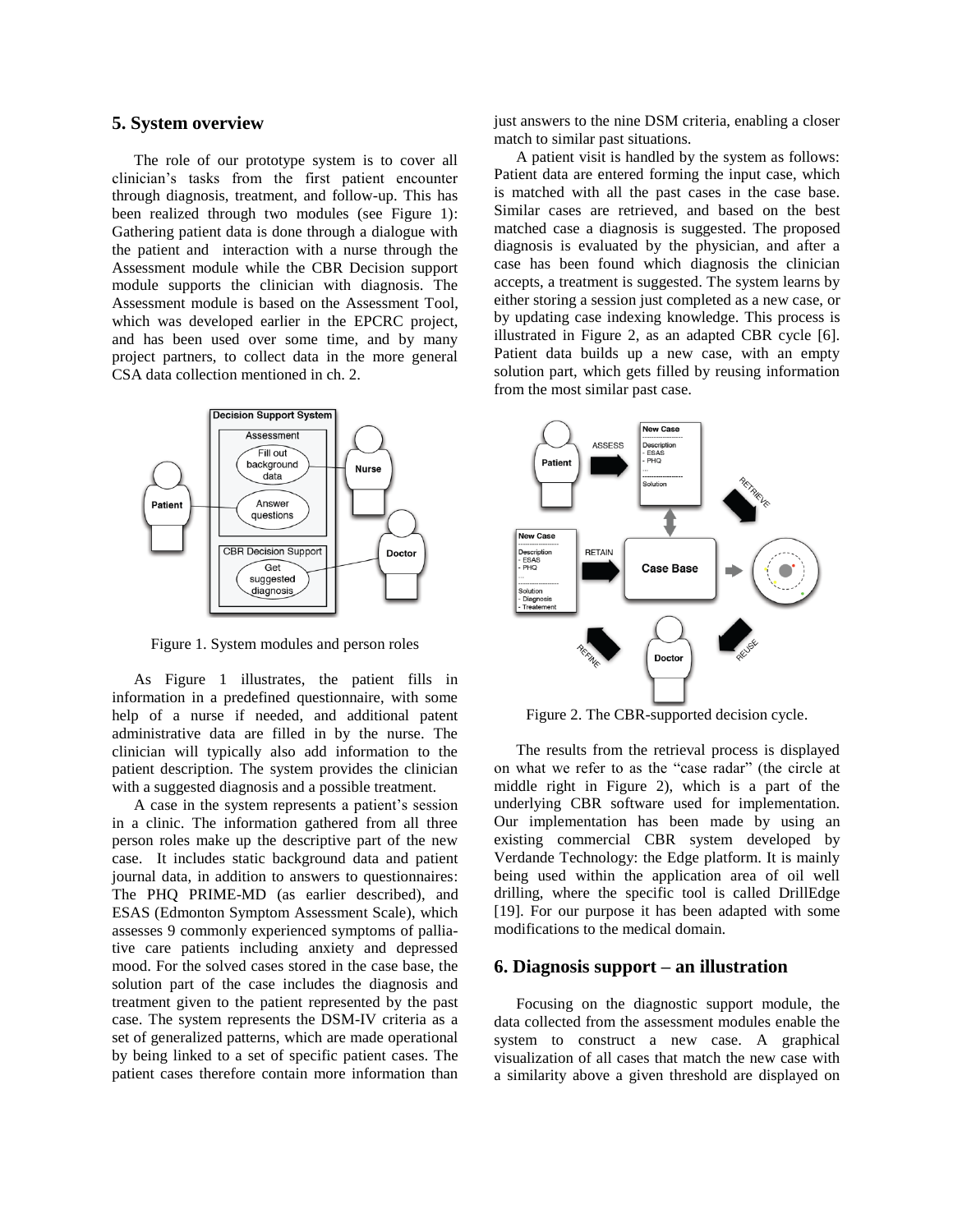the case radar. This is illustrated in Figure 3. On the radar screen, the current situation, i.e. the new case, is in the centre, and a past case with a match above the threshold is shown as a colored dot on the radar. The distance from the centre is a measure of the similarity – the most similar being nearest to the centre – and the color indicates the diagnosis of the patient represented by the past case.



Figure 3. The case radar

Clicking on the case dot brings up a summary of the case (to the right in the Figure 3 screenshot). By clicking on the appropriate button (below the radar) the clinician has the option to inspect a case in more detail. The list view of a case is partially shown in Figure 4, in which details of the current (new) case are displayed. By clicking the "Case Match" tab, details of all the cases on the radar are displayed.

### **7. Evaluation**

The quality of the diagnosis made by the system will be tested through a quantitative leave-one-out cross validation test, using the EPCRC CSA data, as well as through a comparison between the CBR system and the diagnosis made by clinicians on new patients. The cases in the CBR system contain a case description gathered from actual patient data collected as a part of the EPRC CSA study. These data do not contain a depression diagnosis, so a case solution (diagnosis and treatment) has been added by specialist clinicians from inspecting the data. The CBR system's performance will be compared to that of a clinician, tested on a set of new patients for which the clinician"s diagnoses will be based on patient interviews.

The goal of the testing is to assess the usefulness for an active decision support system such as the one described, including the clinical effect of storing and reusing past patient episodes – i.e. the CBR method.

Whether our test will be able to say something about the adoption of computers for decision support in general, is less likely.



Figure 4. List view of extended case information.

Case-based reasoning, as a method applied to computerized support in medicine, is of course subject to the assessment and critique addressing computerization of clinical routines in general. Several studies have looked at the effect of introducing computerized tools in the clinic, compared to manual or paper-based tools. (e.g. [20, 21]). So far, no conclusive results have been obtained at the general level, although more specific effects have been observed related to particular types of operations that favor one or the other. A severe difficulty in these types of evaluations is to isolate the particular functionality of the system as such from the other effects of it being used [22]. A particular instantiation of a computer system, of which the human subjects are unfamiliar, and which may be more or less user-friendly and work-flow fitted, is often compared to a well known manual procedure. Hence, the generalization of the results from these types of studies, beyond the role of the specific system used in the study, is problematic and have to be made with great caution.

#### **9. Conclusion**

From an analysis of the problem of correctly diagnosing patients with Major Depressive Episode, a case-based approach to active decision support has been developed, and an experimental system implemented. The system has shown to possess the properties intended, including an informative graphical user interface. The next step is to evaluate the system in a clinical setting. The test setup has been defined, and data collection is now in process.